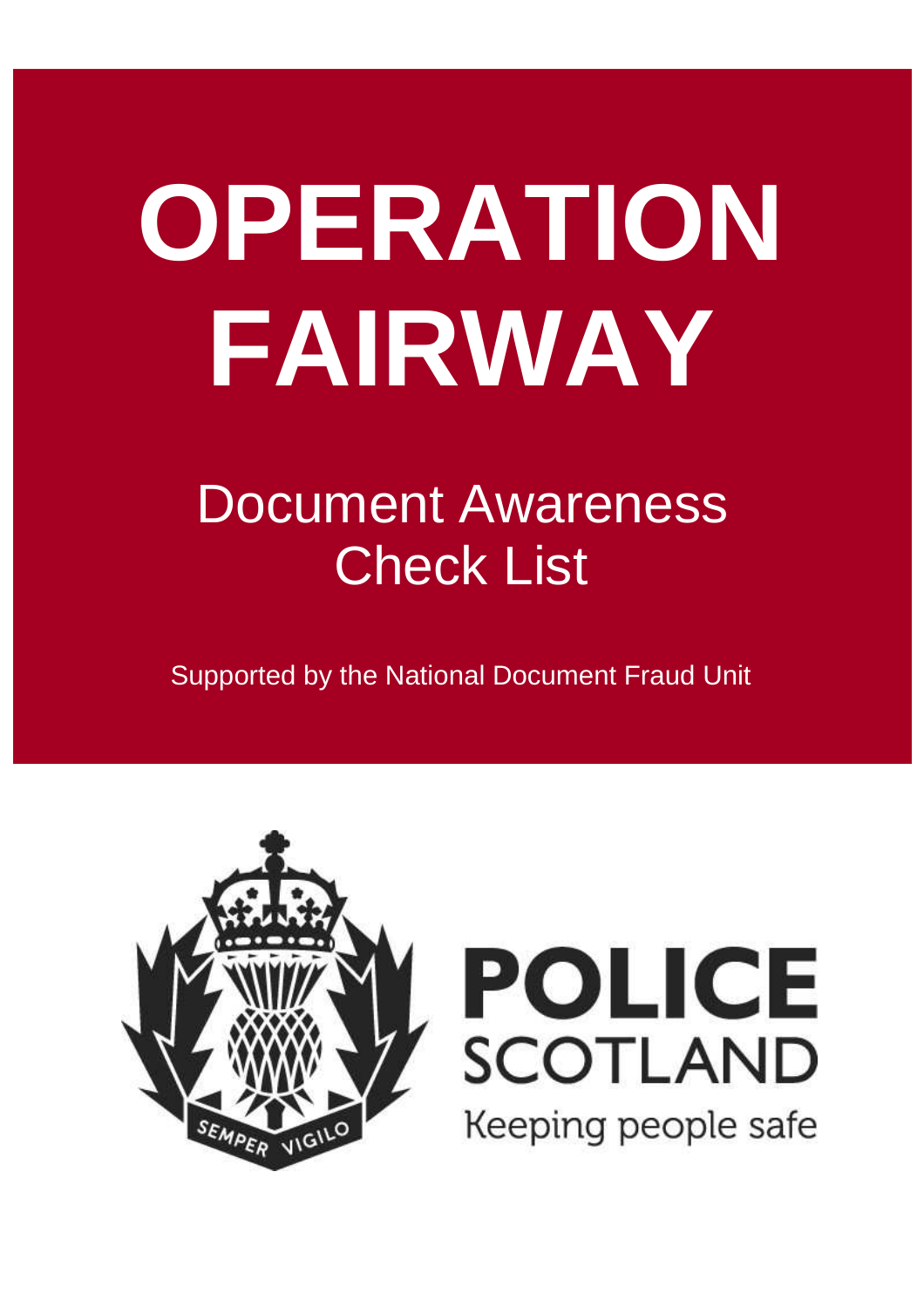#### **Everyone has a role to play in helping to make the United Kingdom a hostile place for terrorists and in turn helping to save lives.**

One of the key intelligence-gathering operations for the UK is FAIRWAY, which is co-ordinated by detectives based within the Counter Terrorism Command, at New Scotland Yard.

Fairway's remit is to detect, deter or disrupt terrorist activity and has particular responsibility for three operations:

- 1. **Lightning** Hostile reconnaissance
- 2. **Camion** Terrorist use of liveried vehicles or hazardous loads.
- 3. **Trammel** The misuse of identity documents, to facilitate access, employment or travel.

#### **BASIC DOCUMENT EXAMINATION**

**The examination of any travel document requires a certain amount of knowledge of the security features within the document. The application of a few simple, non-destructive tests can identify the more obvious forgeries or counterfeits.** 

#### **1. CHECK FIRST FOR IMPERSONATION**

- The simplest and fastest growing type of passport fraud is impersonation – use of other people's passports by "lookalikes"
- Carefully compare the photograph/image to the document holder.
- Check the age, visible marks, and signature of the document holder.
- Check the chin, lips, ear shape, eyes and nose and their relation to the face as a whole.

#### **2. CHECK FOR COUNTERFEITING**

- Check the cover and overall construction of the document: Is the gold blocking well defined, do the pages line up?
- Check the security thread.
- Check the watermark: use transmitted light first.
- Use ULTRA VIOLET (UV) light does the watermark react? **It shouldn't.**
- Is the paper UV bright or dull? It should be dull.
- Check print quality. If unsure, compare to a bank note.
- Are there any spelling mistakes?
- Intaglio raised print with "the feel of steel" look for latent images
- Microprint/Extra Small Print use a magnifier (x15 preferred)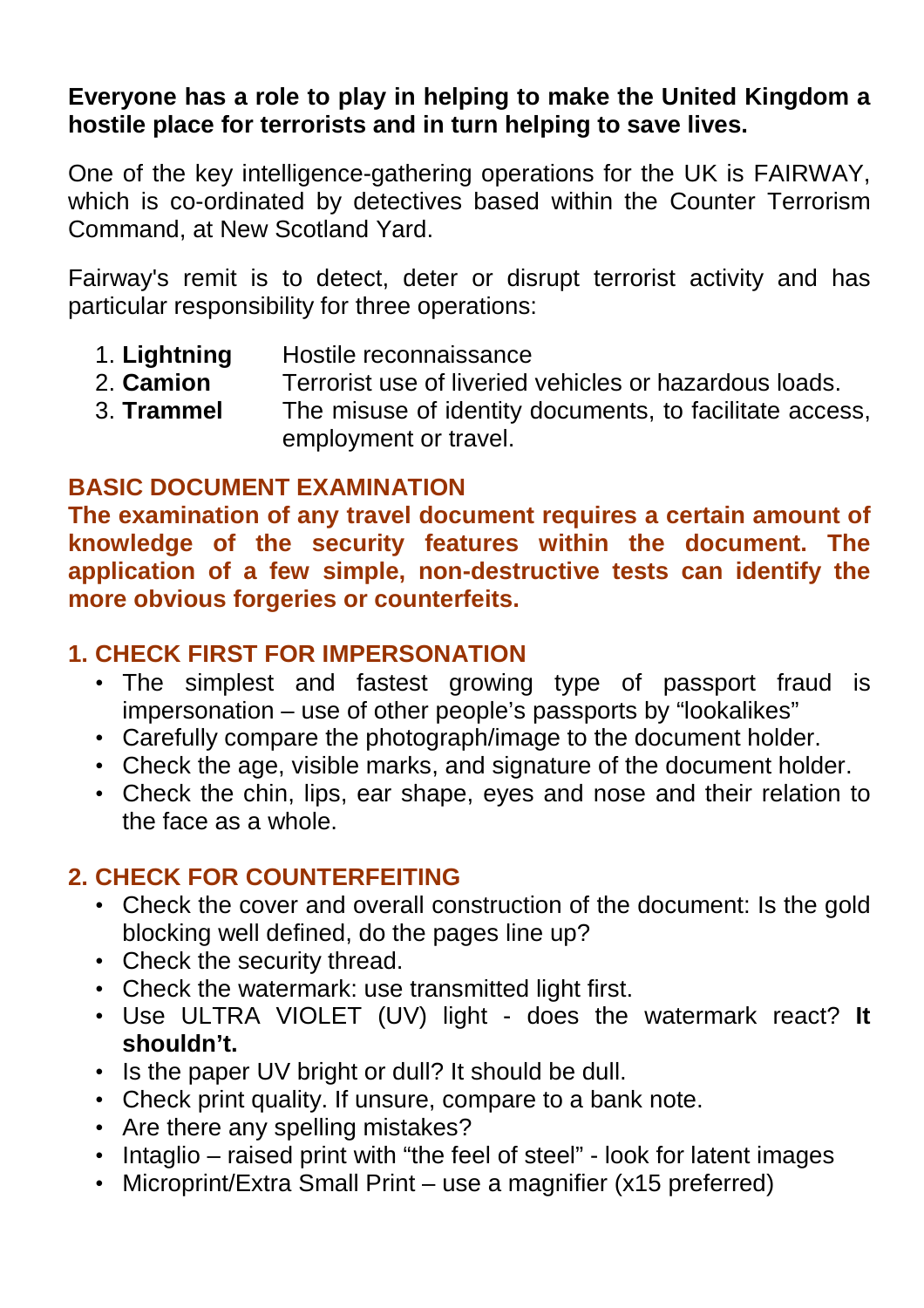#### **3. CHECK FOR PAGE SUBSTITUTION**

- Do all pages align?
- Is the stitching correct?
- Do all the pages react the same way under UV light? They **should** in a genuine document
- Do all the pages have the same serial number?
- Are the page numbers sequential?

#### **Once you are satisfied that the document is not counterfeit, you can check for signs that the document may have been tampered with.**

#### **4. CHECK FOR PHOTOGRAPH SUBSTITUTION**

- Check laminate safeguards are present and undamaged.
- Check there is only one laminate.
- Check for any cut marks / paper damage around the photograph.

#### **5. CHECK FOR IMAGE SUBSTITUTION**

- Check for damage around the image.
- Check the safeguards are present and undamaged.
- Look for an unusual UV reaction in the image area.

#### **6. CHECK THE VISAS**

• Visas are secure documents in themselves and should have security features to the same standards as passports.

#### **You should also:**

- Remember that there are thousands of stolen blank documents in circulation – PRADO below has links for checking some documents
- Allow for the fact that the passport may have been applied for fraudulently (i.e. it may be a genuine passport which was obtained by presenting other fraudulent documents).

#### **Helpful Websites:**

- **1. PRADO- European document information: http://www.consilium.europa.eu/prado/EN/homeIndex.html**
- **2. CPNI document verification guidance: please note, loads slowly http://www.cpni.gov.uk/documents/publications/2007/2007044 gpg\_document\_verification\_guidance.pdf**
- **3. UKBA website guidance for employers: http://www.ukba.homeoffice.gov.uk/employers/preventingillegalworking**
- **4. National Counter Terrorism Security Office http://www.nactso.gov.uk**